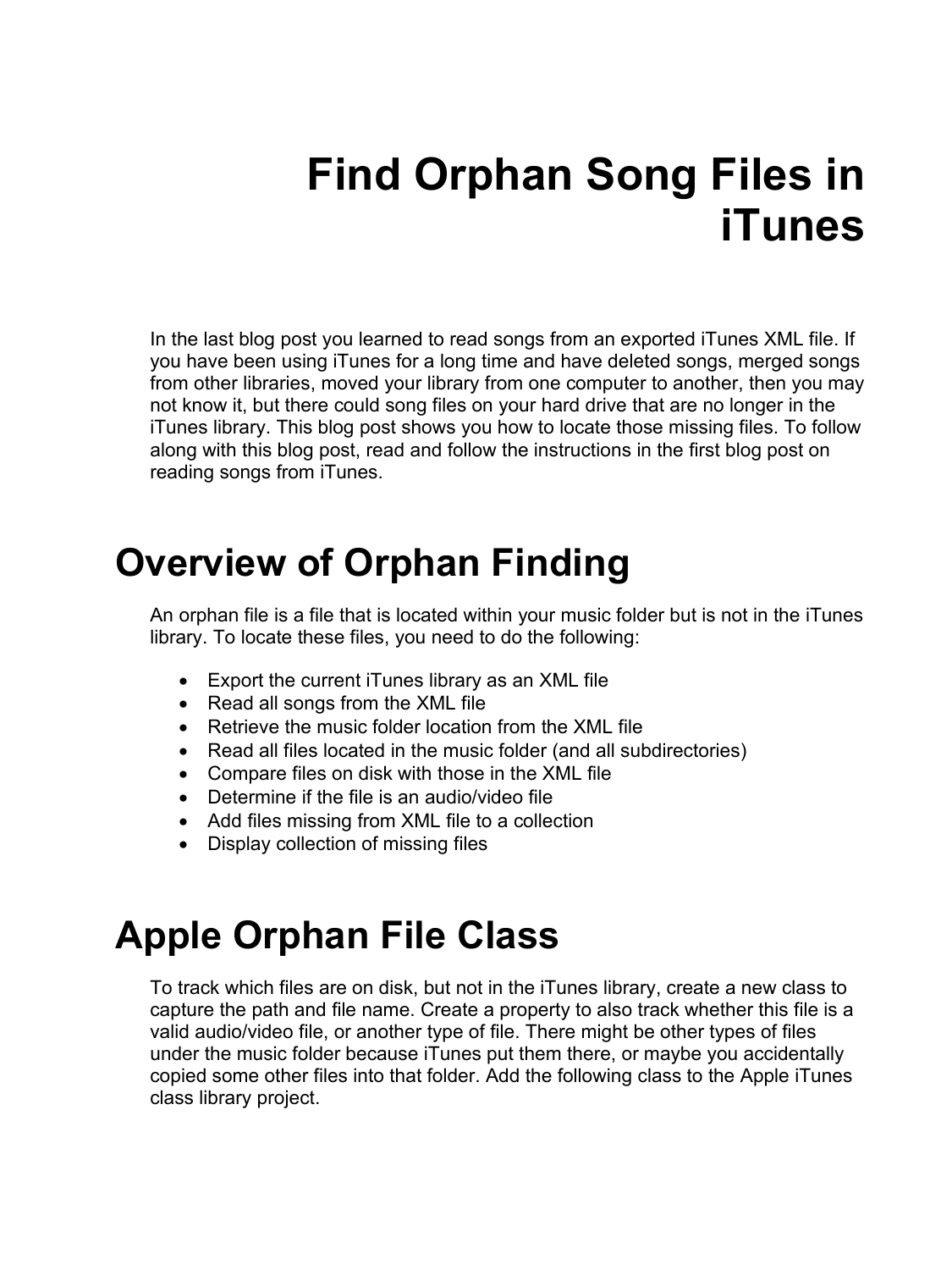```
public class OrphanFile
{
  public bool IsAudioVideoFile { get; set; }
  public string Location { get; set; }
}
```
### **Apple Song Orphan Finder Class**

In the first blog post, you created a class named AppleSongReader to read all files in the iTunes XML file. Instead of adding functionality to this class to locate orphan files, add a new class named AppleSongOrphanFinder to the Apple iTunes class library project. Set this class to inherit from the AppleSongReader class. You can add the functionality to find orphan files to this new class. In [Figure 1](#page-2-0) you see the new AppleOrphanFinder class and the OrphanFile class that have been added to the Apple iTunes class library project.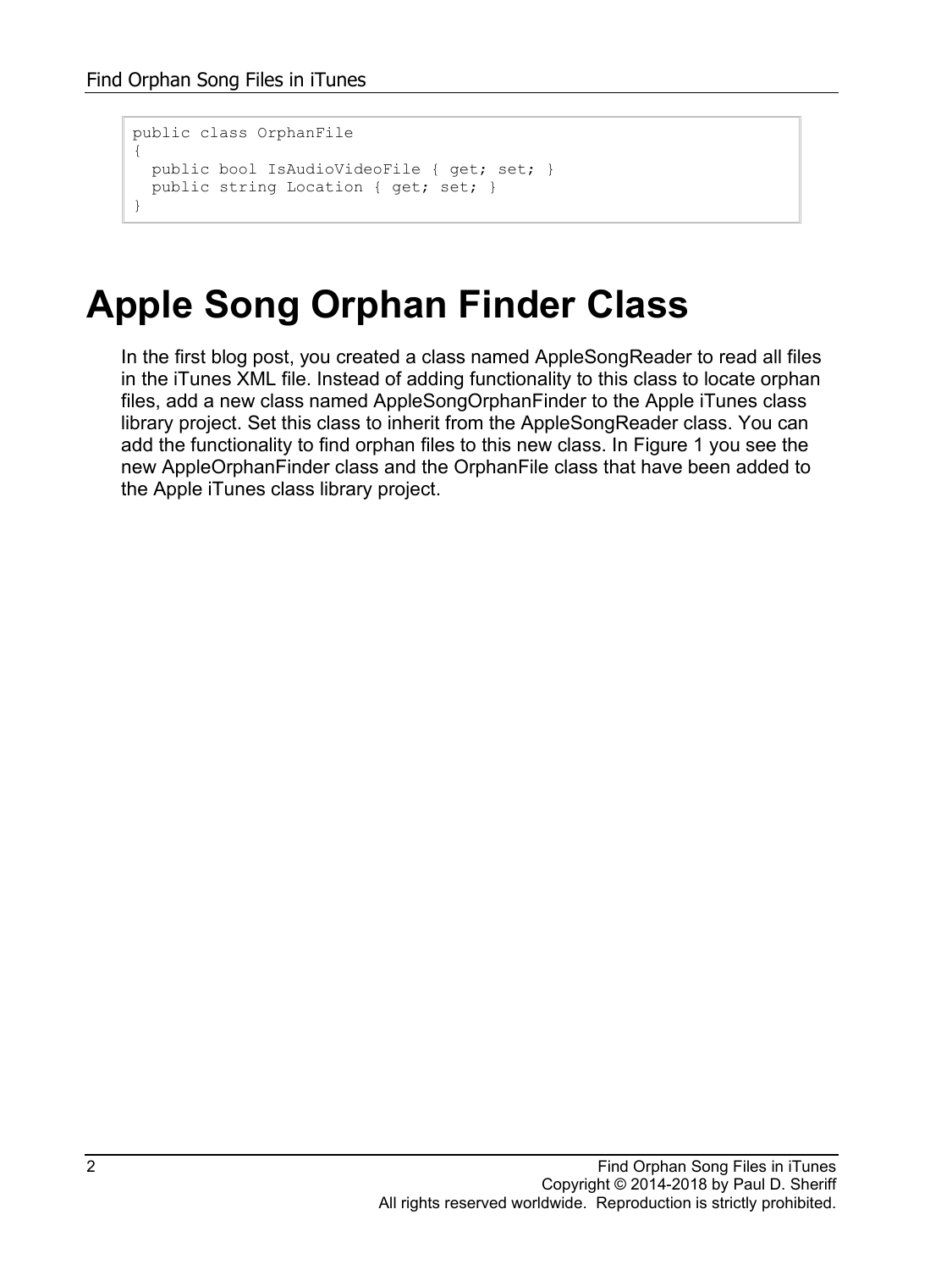

<span id="page-2-0"></span>Figure 1: Add two new classes to track orphan songs to the Apple iTunes Library DLL

The following table describes the properties and methods in the AppleOrphanFinder class.

| <b>Properties</b>        | <b>Description</b>                                                                                                                                                                                      |
|--------------------------|---------------------------------------------------------------------------------------------------------------------------------------------------------------------------------------------------------|
| <b>OrphanFiles</b>       | The collection of orphan files found.                                                                                                                                                                   |
| MusicLocation            | The top-level folder where all music files are located.                                                                                                                                                 |
| AudioVideoFileExtensions | A string with a comma-delimited list of valid audio and video file<br>extensions. Valid extensions are those such as .m4p, .m4a, .m4v,<br>.mp3, .mp4, and .wav. You may add other extensions as needed. |
| ValidExtensions          | A collection of audio and video file extensions. This property is created<br>from the AudioVideoFileExtensions property.                                                                                |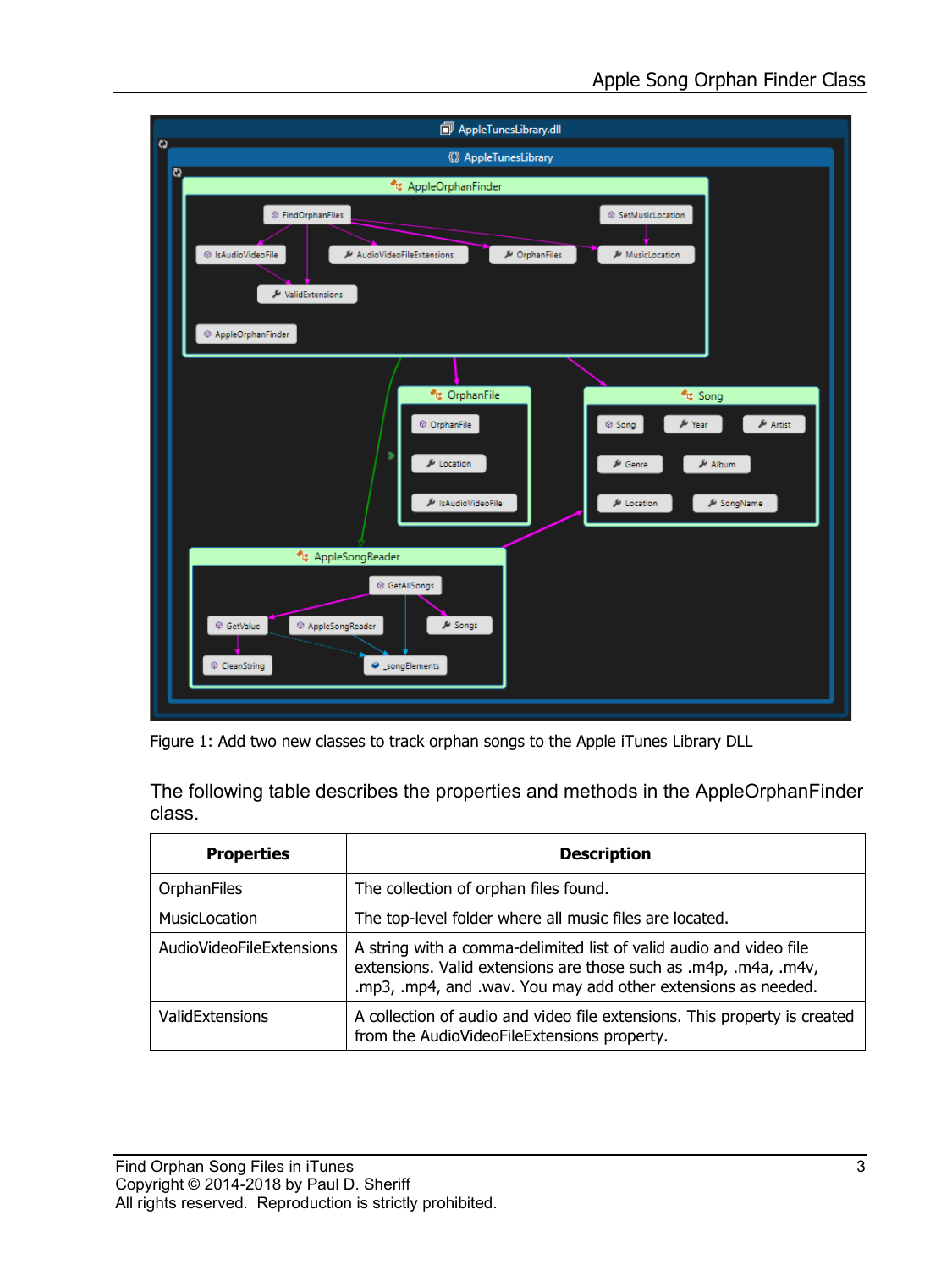| <b>Methods</b>         | <b>Description</b>                                                                                                                                                                         |
|------------------------|--------------------------------------------------------------------------------------------------------------------------------------------------------------------------------------------|
| SetMusicLocation       | Call this method to read the Library.xml file and find the top-level<br>folder where all your music is stored. You must call this method prior<br>to calling the FindOrphanFiles() method. |
| <b>FindOrphanFiles</b> | Call this method after loading all songs from the Library.xml file to<br>locate all orphan files in the MusicLocation folder.                                                              |
| IsAudioVideoFile       | This method is used to set the IsAudioVideoFile property on each<br>OrphanFile object.                                                                                                     |

#### **Structure of the AppleOrphanFinder Class**

Now that you know the structure of this class, let's create the AppleOrphanFinder class. Add the properties to the AppleOrphanFinder class. Create a stub of each method as well.

```
public class AppleOrphanFinder : AppleSongReader
{
  public List<OrphanFile> OrphanFiles { get; set; }
   public string MusicLocation { get; set; }
  public string AudioVideoFileExtensions { get; set; }
 public List<string> ValidExtensions { get; set; }
   public virtual void SetMusicLocation(string libraryFile)
   {
   }
  public List<OrphanFile> FindOrphanFiles()
   {
     return OrphanFiles;
 }
   protected virtual bool IsAudioVideoFile(string file)
\{bool ret = true; return ret;
   }
}
```
### **Set Music Location Method**

In iTunes you can set the top-level folder where all your music files are located. Apple stores this folder name within the first <dict> element in the XML file as shown in the code below.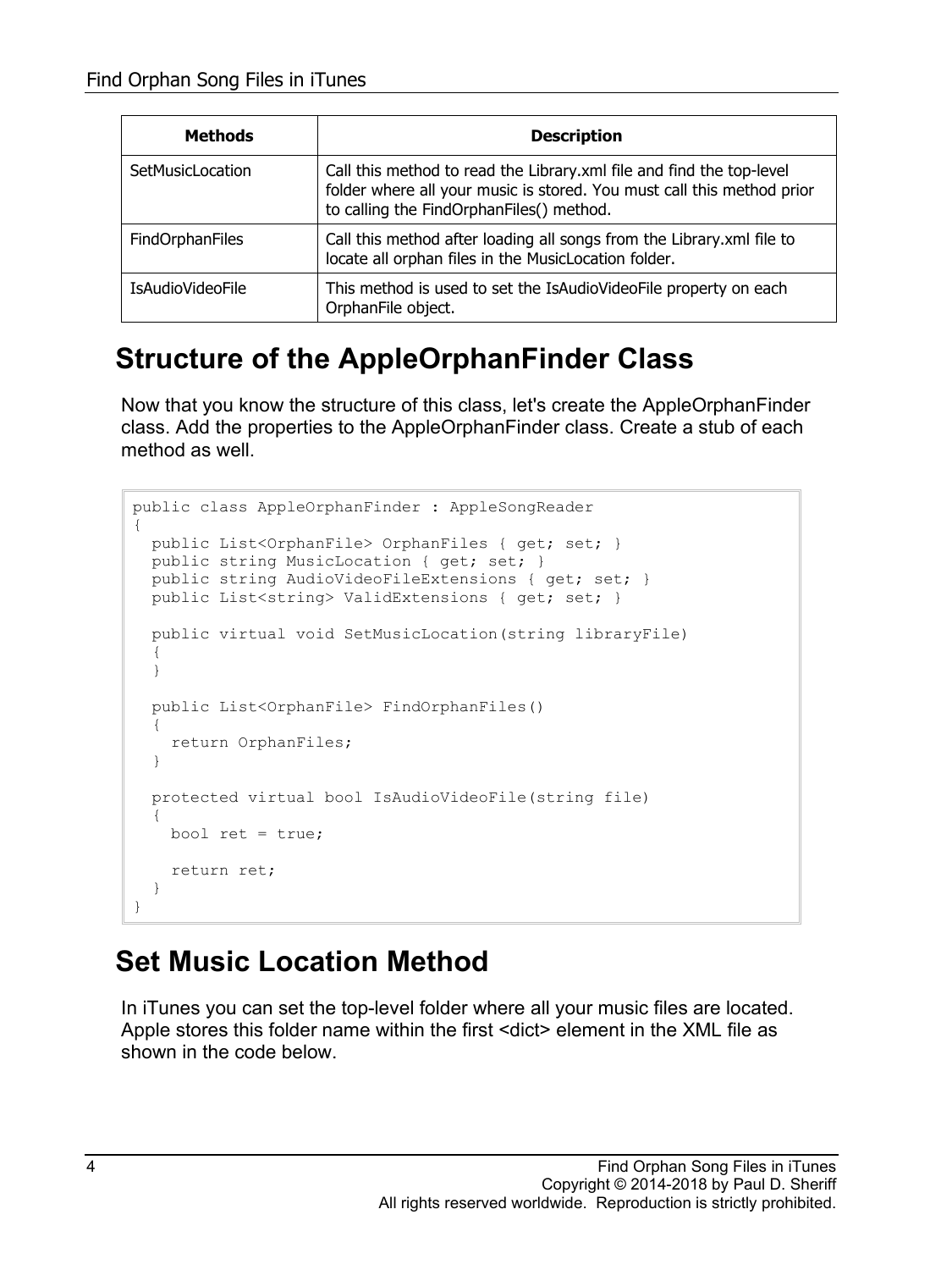```
<?xml version="1.0" encoding="UTF-8"?>
<!DOCTYPE plist PUBLIC "-//Apple Computer//DTD PLIST 1.0//EN" 
"http://www.apple.com/DTDs/PropertyList-1.0.dtd">
<plist version="1.0">
<dict>
 <key>Major Version</key><integer>1</integer>
 <key>Minor Version</key><integer>1</integer>
 <key>Date</key><date>2018-08-08T19:38:14Z</date>
 <key>Application Version</key><string>12.8.0.150</string>
 <key>Features</key><integer>5</integer>
 <key>Show Content Ratings</key><true/>
 <key>Music Folder</key><string>file://localhost/P:/Music/</string>
 <key>Library Persistent ID</key><string>0472F8AA57FD57AE</string>
 <key>Tracks</key>
     // MUSIC TRACKS ARE BELOW HERE
</dict>
```
Write the code in the SetMusicLocation() method to read the XML library into an XElement object. Locate the first <dict> element and then read all the <key> elements within that element. Convert all <key> elements into a list and store into the *\_songElements* property. You can now use the GetValue() method to retrieve the Music Folder key and get the value of the top-level music folder.

```
public virtual void SetMusicLocation(string libraryFile)
{
   // Load iTunes XML library
  XElement doc = XElement.Load(libraryFile);
  // Get music folder key
   IEnumerable<XElement> node =
          from dict in doc.Elements("dict")
                           .Elements("key")
           select dict;
  // Set song elements so you can use the GetValue() method
 songElements = node.ToList();
  // Set the music location property
  MusicLocation = GetValue<string>("Music Folder", "Unknown");
}
```
#### **Is Valid Audio/Video File Method**

The OrphanFile class has a property named *IsAudioVideoFile*. To set this property, check the file extension on each file read from the disk to see if it is contained within a set of valid audio/video file extensions. The list of valid extensions must be set prior to calling the FindOrphanFiles() method. While this method is essentially one line of code, I broke it out into a separate method in case you wish to do some other kind of file checking to determine if it is a valid file.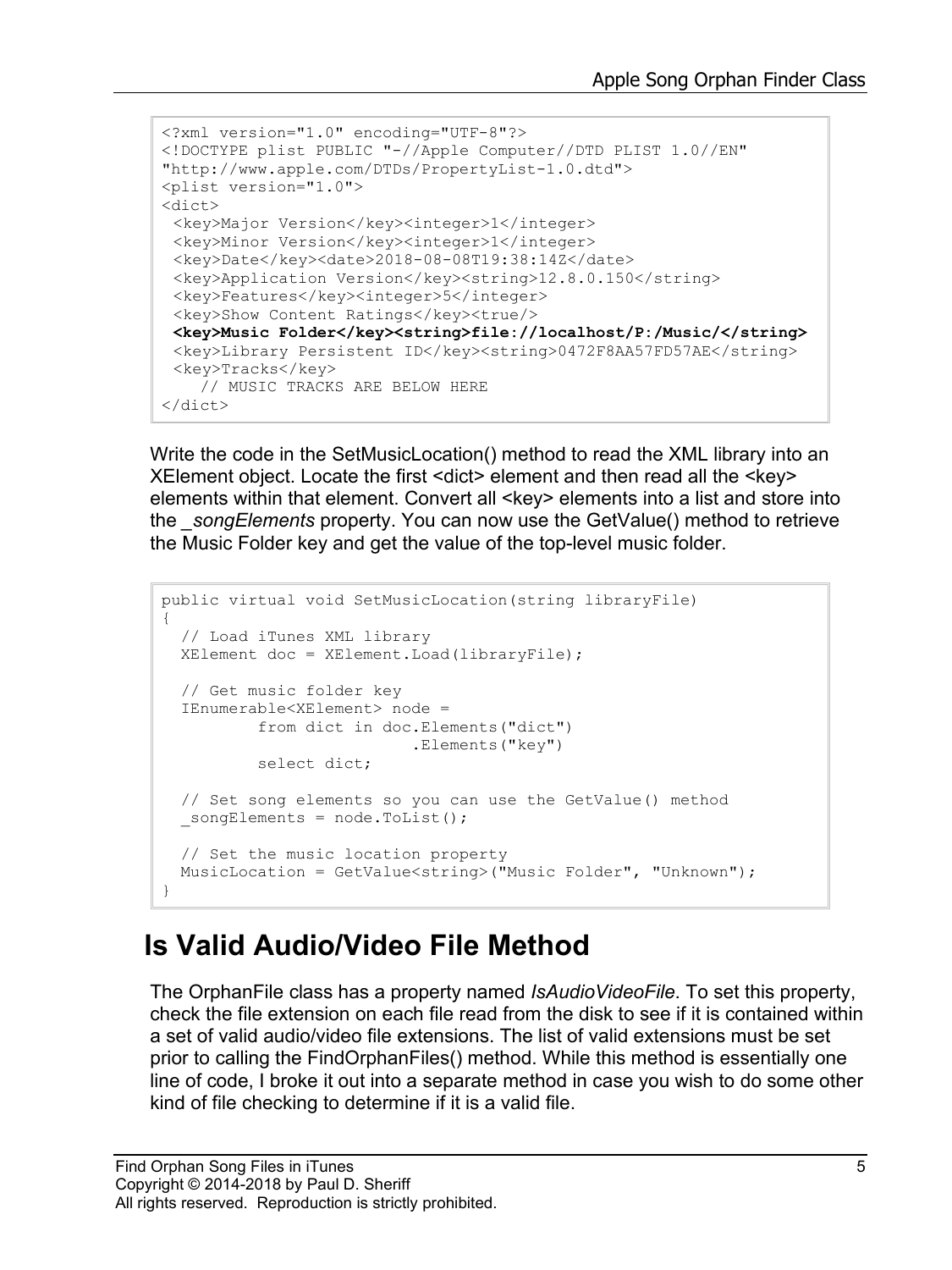```
protected virtual bool IsAudioVideoFile(string file)
{
  bool ret = true;
   ret = ValidExtensions.Contains(Path.GetExtension(file));
   return ret;
}
```
### **Find Orphan Files Method**

Prior to calling the FindOrphanFiles() method make sure you call the SetMusicLocation() method, and set the *AudioVideoFileExtensions* property. The FindOrphanFiles() method reads all files from the *MusicLocation* property and all subdirectories under this folder. It then loops through each file found and checks if that file is in the *Songs* collection. If the file is not found, a new OrphanFile object is created. The *IsAudioVideoFile* property is set from the results of calling the IsAudioVideoFile() method. The *Location* property is set to the actual path and file name. This new OrphanFile object is added to the *OrphanFiles* property. After all files have been processed, the *OrphanFiles* collection is sorted in descending order on the *IsAudioVideoFile* property so all audio/video files are displayed first.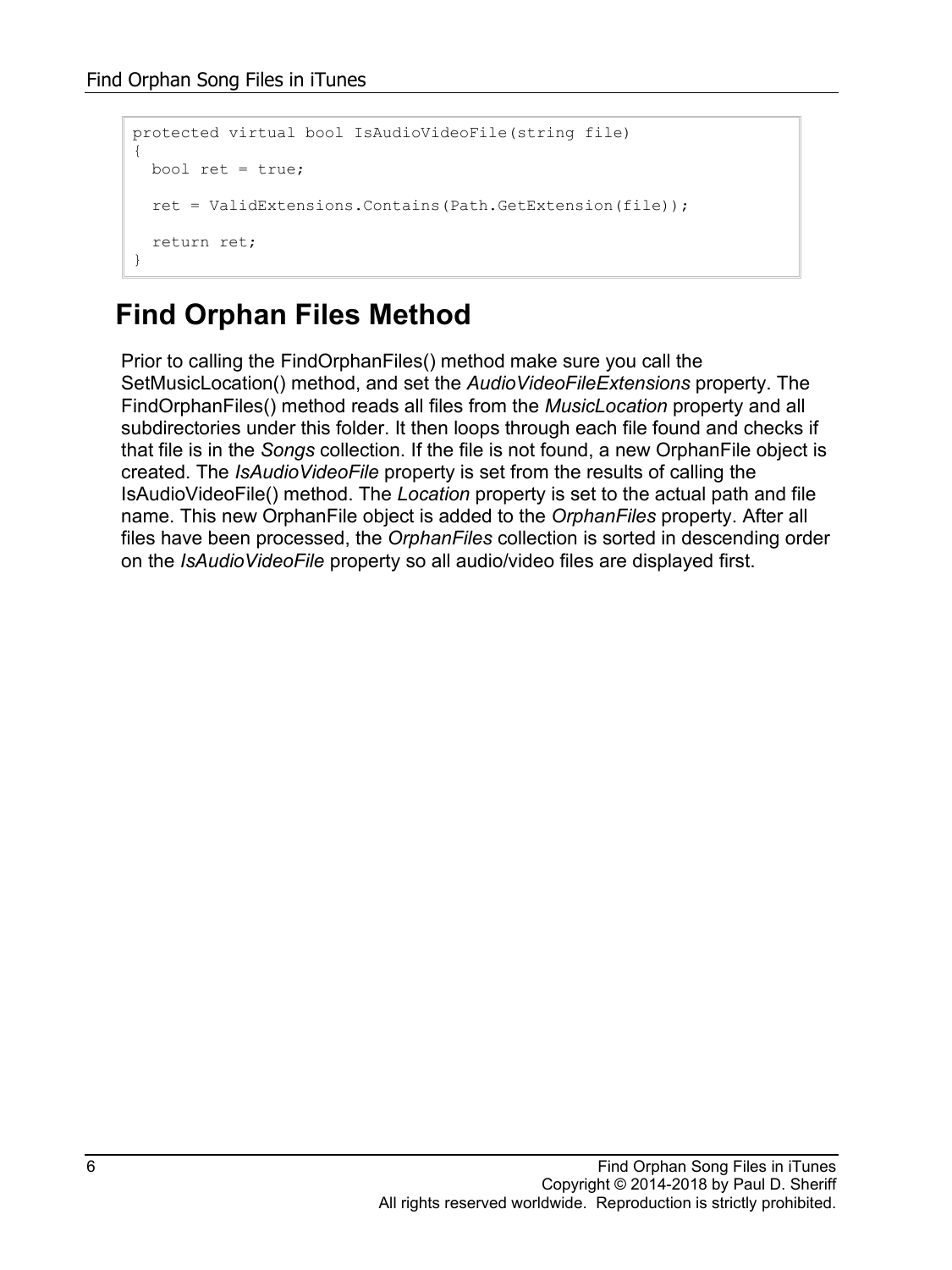```
public List<OrphanFile> FindOrphanFiles()
{
  OrphanFile orphan;
  string[] files;
  string fileLower;
   // Get all files within music folder
   files = Directory.GetFiles(MusicLocation, "*.*", 
SearchOption.AllDirectories);
   // Clear OrphanFiles collection
   OrphanFiles = new List<OrphanFile>();
   // Create array of valid audio/video extensions
   ValidExtensions = AudioVideoFileExtensions.Split(',').ToList();
   // Loop through all files
   foreach (string file in files) {
     // Convert file to lower case
     fileLower = file.ToLower();
     // Locate file within Songs collection
    var tmp = Songs.Find(s => s.Location.ToLower() == fileLower);
     // Did we find the song?
    if (tmp == null) {
       // Create a new OrphanFile object
       orphan = new OrphanFile();
       orphan.IsAudioVideoFile = IsAudioVideoFile(file);
       orphan.Location = file;
       // Add orphan file to collection
       OrphanFiles.Add(orphan);
     }
   }
   // Sort songs by artist
   OrphanFiles = OrphanFiles.OrderByDescending(s => 
s.IsAudioVideoFile).ToList();
   return OrphanFiles;
}
```
# **Modify WPF Application**

You are now ready to modify the WPF application to display all orphan files. After running this process, you may see a list of orphan files as shown in [Figure 2.](#page-7-0) The changes made to this window compared to the WPF window in the first blog post are as follows:

- A new row is added to accept a comma-delimited list of audio/video file extensions.
- A new button "Find Orphan Files" is added.
- A new row is added to display the folder of where the music is located.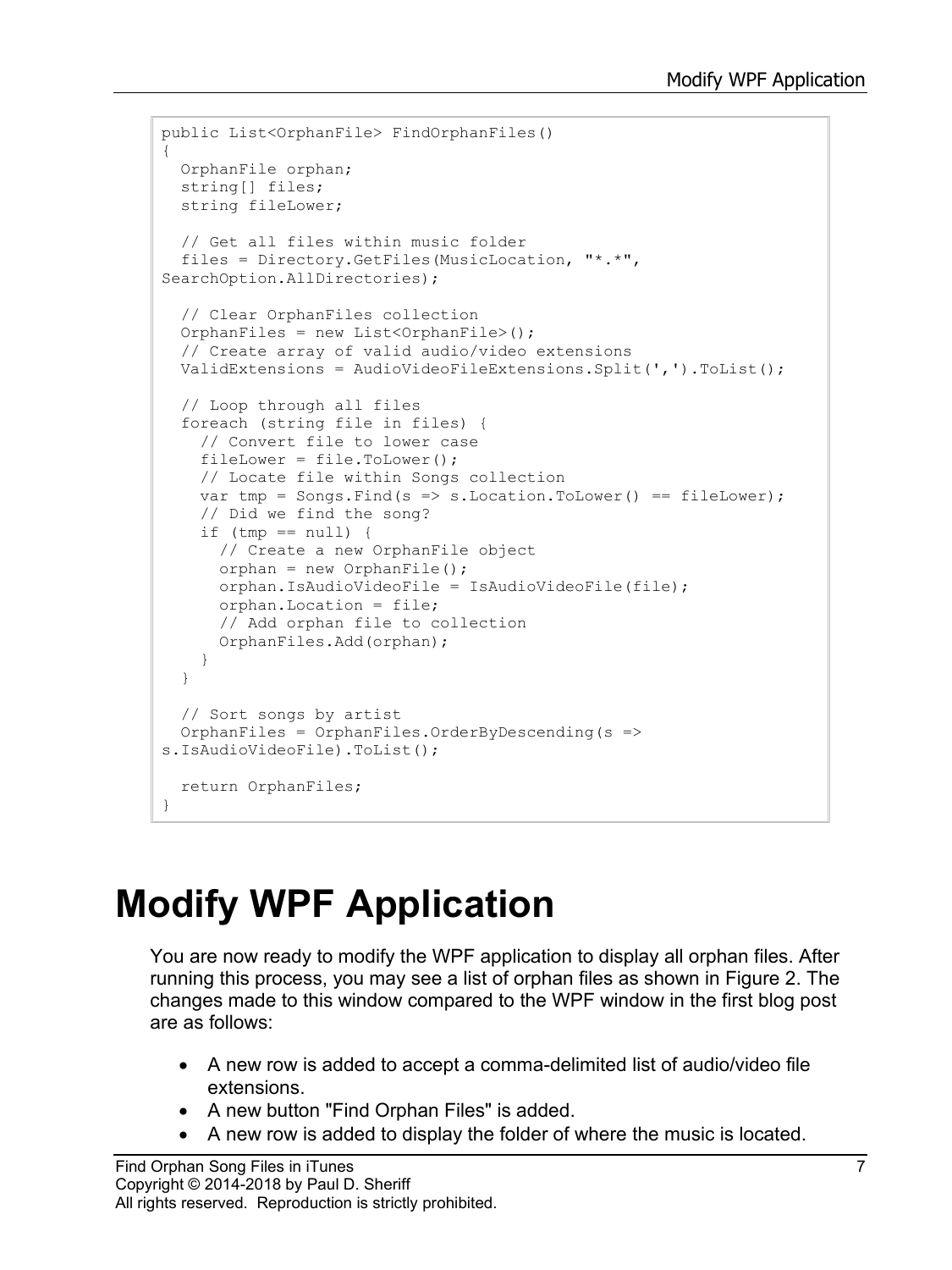• A new ListView control is added to display the *OrphanFiles* collection.

| <b>Tunes Songs</b>          | $\Box$                                                                                                                                                | $\times$ |
|-----------------------------|-------------------------------------------------------------------------------------------------------------------------------------------------------|----------|
| Location of Library.xml     | D:\MyStuff\Library.xml                                                                                                                                |          |
| Audio/Video File Extensions | .m4p,.m4a,.m4v,.mp3,.mp4,.wav                                                                                                                         |          |
| Get Songs Find Orphan Files |                                                                                                                                                       |          |
|                             |                                                                                                                                                       |          |
| <b>Location of Music</b>    | P:\Music\                                                                                                                                             |          |
| Is Audio/Video File?        | File Path/Name                                                                                                                                        |          |
| <b>True</b>                 | P:\Music\Kenny Chesney\Welcome to the Fishbowl\Welcome to the Fishbowl - iTunes LP 2.itlp\audio\background_audio.m4a                                  |          |
| True                        | P:\Music\Steve Wariner\All Over the Map\04 Nashville Spy-Line (feat. Duane.m4a                                                                        |          |
| True                        | P:\Music\Zac Brown Band\You Get What You Give (Deluxe Version)\You Get What You Give (Deluxe Versi 2.itlp\audio\intro.m4a                             |          |
| True                        | P:\Music\Zac Brown Band\You Get What You Give (Deluxe Version)\You Get What You Give (Deluxe Versi 2.itlp\videos\USATV1000619_APR-178-23-1280-720.m4v |          |
| True                        | P:\Music\Zac Brown Band\You Get What You Give (Deluxe Version)\You Get What You Give (Deluxe Versi 2.itlp\videos\USATV1000619_APRM.m4v                |          |
| True                        | P:\Music\Zac Brown Band\You Get What You Give (Deluxe Version)\You Get What You Give (Deluxe Versi 2.itlp\videos\USATV1000810_APR-178-23-1280-720.m4v |          |
| True                        | P:\Music\Zac Brown Band\You Get What You Give (Deluxe Version)\You Get What You Give (Deluxe Versi 2.itlp\videos\USATV1000810_APRM.m4v                |          |
| True                        | P:\Music\Zac Brown Band\You Get What You Give (Deluxe Version)\You Get What You Give (Deluxe Versi 2.itlp\videos\USATV1000813_APR-178-23-1280-720.m4v |          |
| True                        | P:\Music\Zac Brown Band\You Get What You Give (Deluxe Version)\You Get What You Give (Deluxe Versi 2.itlp\videos\USATV1000813_APRM.m4v                |          |
| False                       | P:\Music\.iTunes Preferences.plist                                                                                                                    |          |
| False                       | P:\Music\Blake Shelton\Based On a True Story (Deluxe Version\Digital Booklet - Based On a True St.pdf                                                 |          |
| False                       | P:\Music\Brad Paisley\Moonshine in the Trunk\Digital Booklet - Moonshine in the T.pdf                                                                 |          |
| False                       | P:\Music\Brad Paisley\Wheelhouse\Digital Booklet - Wheelhouse.pdf                                                                                     |          |
| False                       | P:\Music\Chris Cagle\Back in the Saddle (Deluxe Version)\Back in the Saddle (Deluxe Version) 2.itlp\Back in the Saddle (Deluxe Version).itlp          |          |
| False                       | P:\Music\Chris Cagle\Back in the Saddle (Deluxe Version)\Back in the Saddle (Deluxe Version) 2.itlp\index.html                                        |          |
|                             |                                                                                                                                                       |          |
| <b>Total Orphan Songs</b>   | 1.289                                                                                                                                                 |          |

<span id="page-7-0"></span>Figure 2: Display a list of orphan files

### **XAML for WPF Window**

Below is the complete XAML for building the WPF window shown in [Figure 2.](#page-7-0) The changes that were made are outlined in bold text.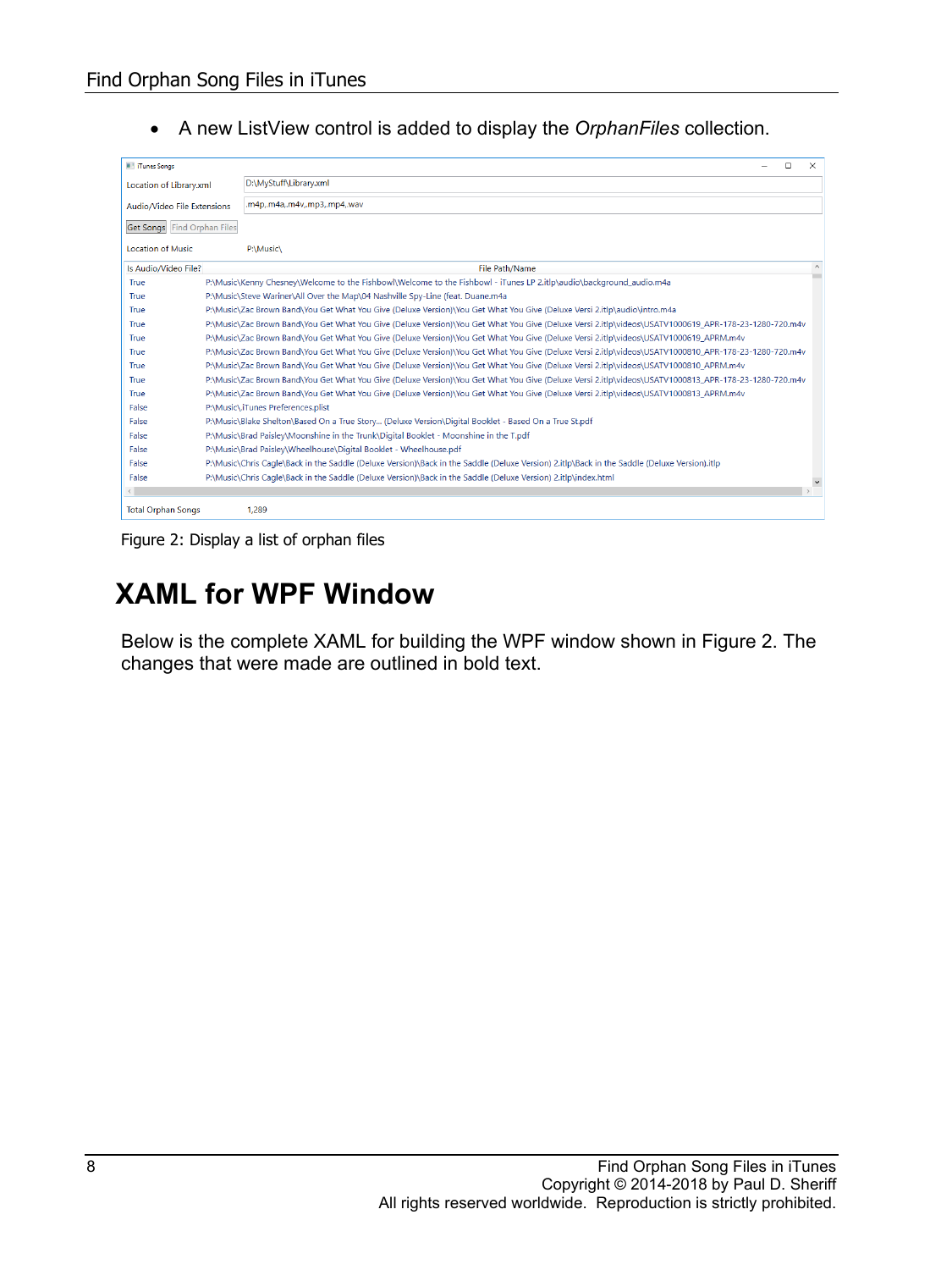```
<Window x:Class="iTunesOrphanFinder.MainWindow"
xmlns="http://schemas.microsoft.com/winfx/2006/xaml/presentation"
         xmlns:x="http://schemas.microsoft.com/winfx/2006/xaml"
         xmlns:d="http://schemas.microsoft.com/expression/blend/2008"
         xmlns:mc="http://schemas.openxmlformats.org/markup-
compatibility/2006"
         xmlns:local="clr-namespace:iTunesOrphanFinder"
         mc:Ignorable="d"
         FontSize="16"
         Title="iTunes Songs"
         WindowStartupLocation="CenterScreen">
   <Window.Resources>
     <Style TargetType="Label">
       <Setter Property="Margin"
              Value="4" />
     </Style>
     <Style TargetType="TextBox">
       <Setter Property="Margin"
               Value="4" />
     </Style>
     <Style TargetType="StackPanel">
       <Setter Property="Margin"
              Value="4" />
     </Style>
     <Style TargetType="Button">
       <Setter Property="Margin"
              Value="4" />
     </Style>
     <Style TargetType="ListView">
       <Setter Property="Margin"
               Value="4" />
     </Style>
   </Window.Resources>
   <Grid>
     <Grid.ColumnDefinitions>
       <ColumnDefinition Width="Auto" />
       <ColumnDefinition Width="*" />
     </Grid.ColumnDefinitions>
     <Grid.RowDefinitions>
       <RowDefinition Height="Auto" />
       <RowDefinition Height="Auto" />
       <RowDefinition Height="Auto" />
       <RowDefinition Height="Auto" />
       <RowDefinition Height="*" />
       <RowDefinition Height="Auto" />
     </Grid.RowDefinitions>
     <Label Grid.Column="0">Location of Library.xml</Label>
     <TextBox x:Name="txtFileName"
              Grid.Column="1"></TextBox>
     <Label Grid.Row="1">Audio/Video File Extensions</Label>
     <TextBox x:Name="txtFileExtensions"
              Grid.Row="1"
              Grid.Column="1"></TextBox>
     <StackPanel Grid.Row="2"
                 Orientation="Horizontal">
```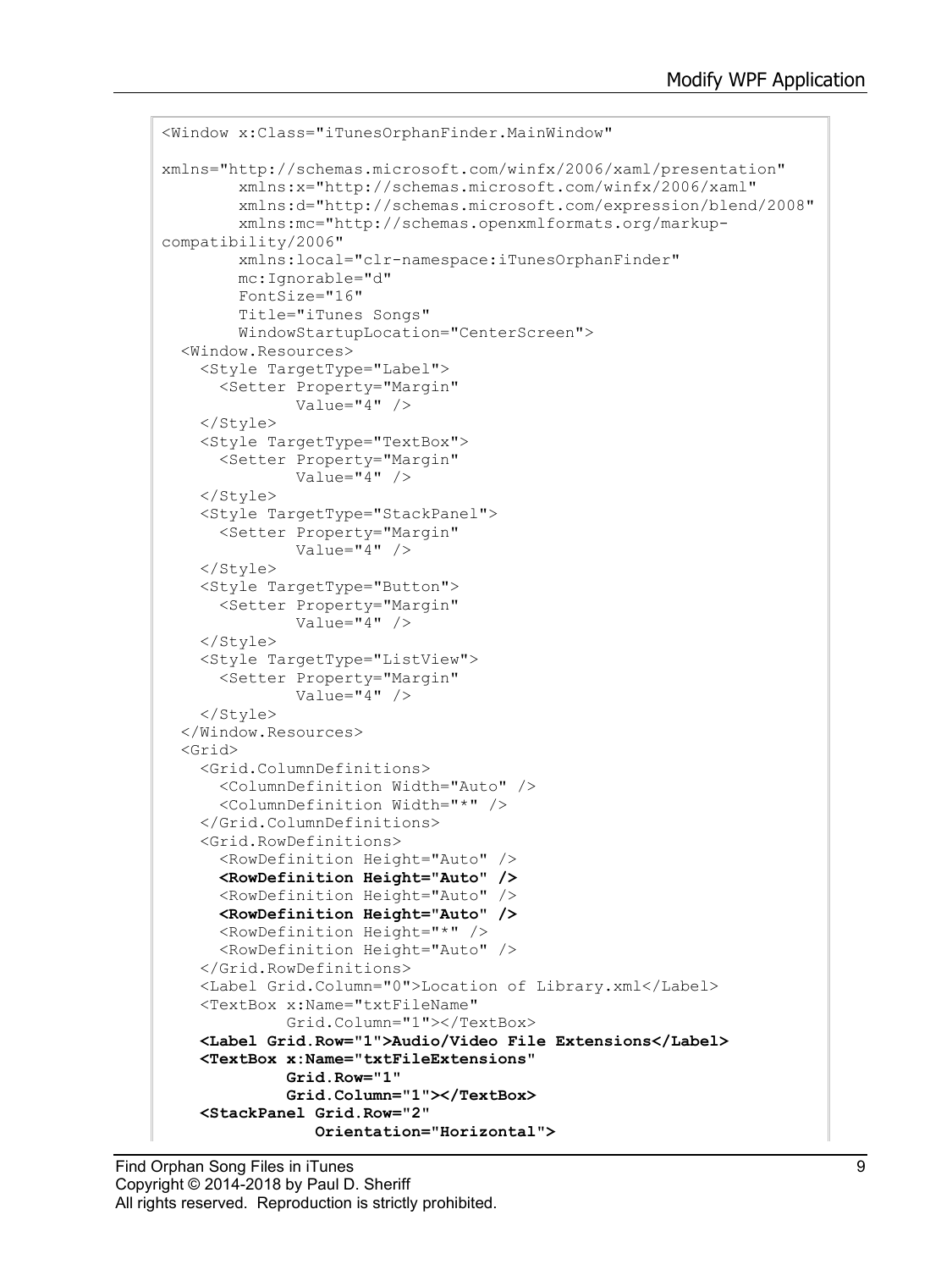```
 <Button x:Name="btnGetSongs"
               Content="Get Songs"
               Click="btnGetSongs_Click" />
       <Button x:Name="btnFindOrphans"
               IsEnabled="False"
               Content="Find Orphan Files"
               Click="btnFindOrphans_Click" />
     </StackPanel>
     <Label Grid.Row="3">Location of Music</Label>
     <Label x:Name="lblMusicLocation"
            Grid.Row="3"
            Grid.Column="1" />
     <ListView x:Name="lstSongs"
               ItemsSource="{Binding}"
               ScrollViewer.HorizontalScrollBarVisibility="Visible"
               ScrollViewer.VerticalScrollBarVisibility="Visible"
               Grid.Row="4"
               Grid.ColumnSpan="2">
       <ListView.View>
         <GridView>
           <GridViewColumn Header="Song Name"
                            Width="Auto"
                           DisplayMemberBinding="{Binding 
Path=SongName}" />
           <GridViewColumn Header="Artist"
                            Width="Auto"
                           DisplayMemberBinding="{Binding 
Path=Artist}" />
           <GridViewColumn Header="Album"
                            Width="Auto"
                           DisplayMemberBinding="{Binding 
Path=Album}" />
           <GridViewColumn Header="Genre"
                            Width="Auto"
                           DisplayMemberBinding="{Binding 
Path=Genre}" />
           <GridViewColumn Header="Year"
                            Width="Auto"
                           DisplayMemberBinding="{Binding Path=Year}" 
/>
           <GridViewColumn Header="File Path/Name"
                            Width="Auto"
                           DisplayMemberBinding="{Binding 
Path=Location}" />
         </GridView>
       </ListView.View>
     </ListView>
     <ListView x:Name="lstOrphanFiles"
               Visibility="Hidden"
                ItemsSource="{Binding}"
                ScrollViewer.HorizontalScrollBarVisibility="Visible"
               ScrollViewer.VerticalScrollBarVisibility="Visible"
               Grid.Row="4"
               Grid.ColumnSpan="2">
       <ListView.View>
         <GridView>
           <GridViewColumn Header="Is Audio/Video File?"
```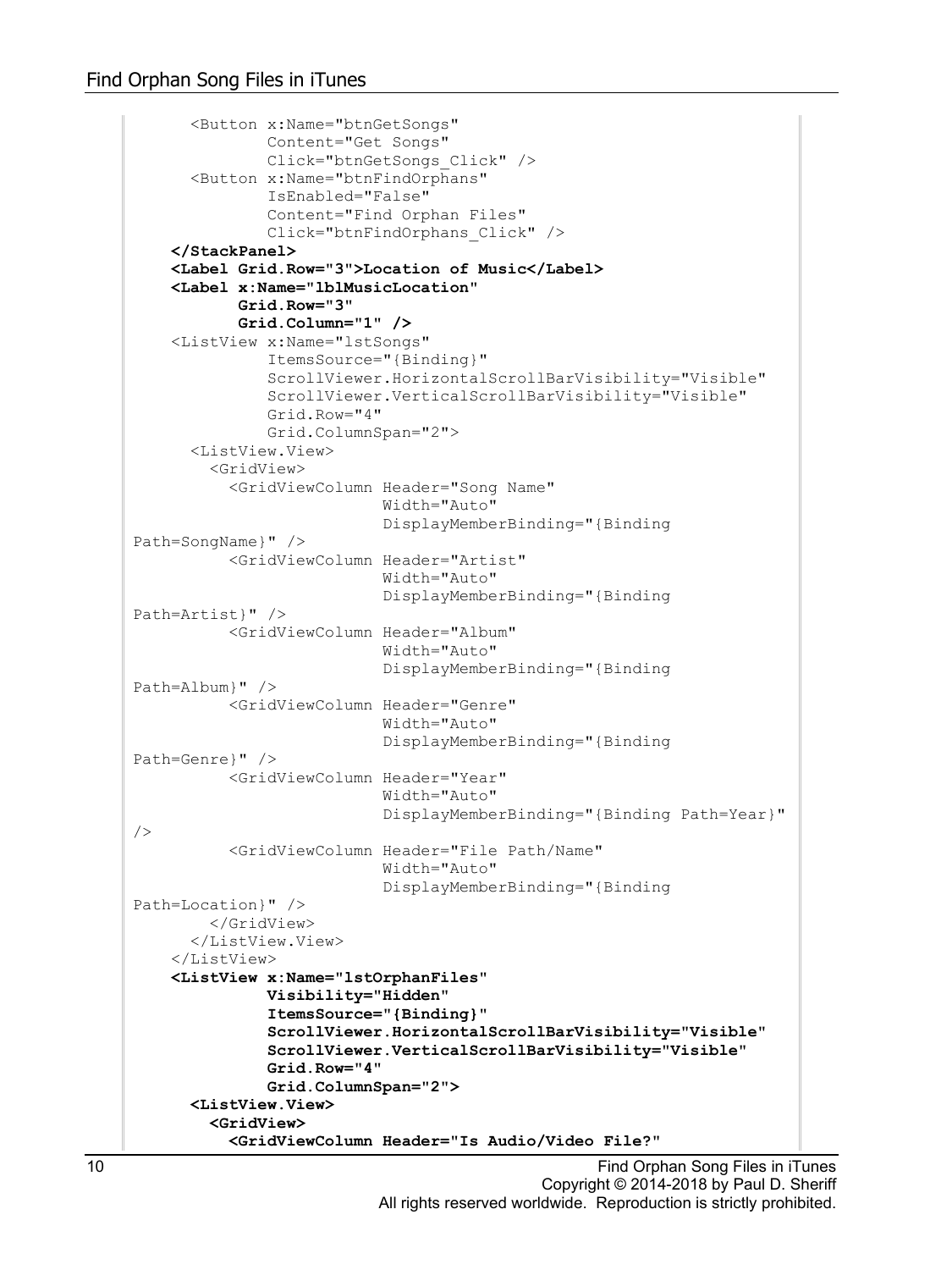```
 Width="Auto"
                           DisplayMemberBinding="{Binding 
Path=IsAudioVideoFile}" />
           <GridViewColumn Header="File Path/Name"
                            Width="Auto"
                           DisplayMemberBinding="{Binding 
Path=Location}" />
        </GridView>
      </ListView.View>
     </ListView>
     <Label x:Name="lblSongCount"
           Content="Total Songs"
           Grid.Row="5" />
     <Label x:Name="lblCount"
            Content="0"
            Grid.Column="1"
            Grid.Row="5" />
   </Grid>
</Window>
```
#### **Code Behind for WPF Window**

There are a few changes you need to make in the code behind for the WPF window to read all songs and find orphan files. First, add a new field of the type AppleOrphanFinder.

AppleOrphanFinder \_Reader = new AppleOrphanFinder();

Next, modify the code within the btnGetSongs\_Click() event procedure to use the *\_Reader* field variable instead of an instance of the AppSongReader. Call the SetMusicLocation() method to set the top-level folder for your music. Finally, after all songs are read, enable the "Find Orphan Files" button.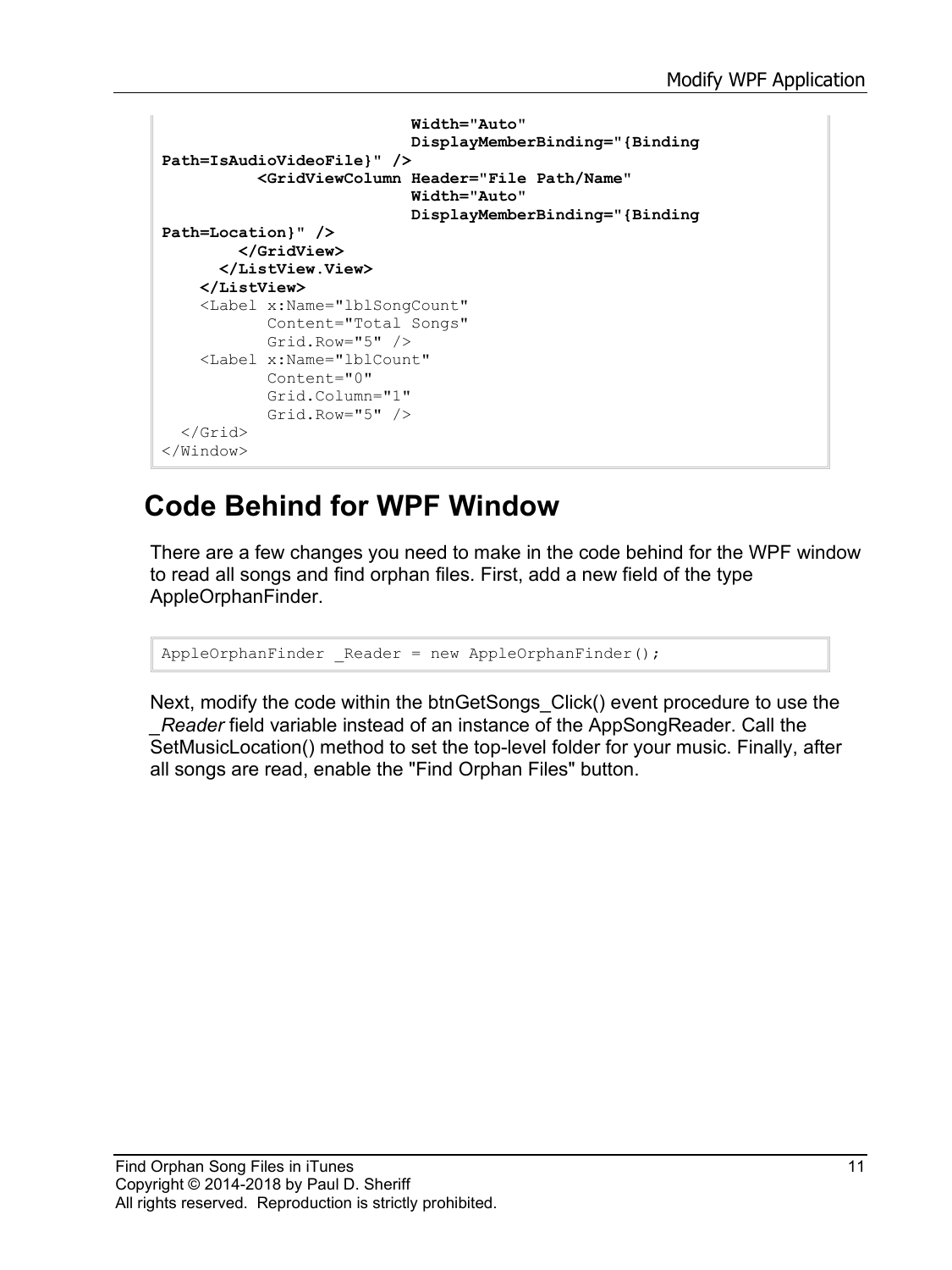```
private void btnGetSongs_Click(object sender, RoutedEventArgs e)
{
  Mouse.OverrideCursor = Cursors.Wait;
   // Read all iTunes songs
   _Reader.GetAllSongs(txtFileName.Text);
   // Set music folder location
   _Reader.SetMusicLocation(txtFileName.Text);
  Mouse.OverrideCursor = null;
   // Display music location
   lblMusicLocation.Content = _Reader.MusicLocation;
  btnFindOrphans.IsEnabled = true;
   // Place song list into ListView control
  lstSongs.DataContext = Reader.Songs;
   // Report total songs read
   lblCount.Content = _Reader.Songs.Count.ToString("###,###");
}
```
#### **Locate Orphan Files**

After reading all songs from the XML file, the "Find Orphan Files" button becomes enabled. When you click on this button, the code in the btnFindOrphans\_Click() event procedure is called. This method checks if the top-level music folder exists. If it does, the *AudioVideoFileExtensions* property is set from the values entered in the "Audio/Video File Extensions" text box. The FindOrphanFiles() method is called and after this method runs, the *lstOrphanFiles* ListView control is made visible and the *lstSongs* ListView control is hidden.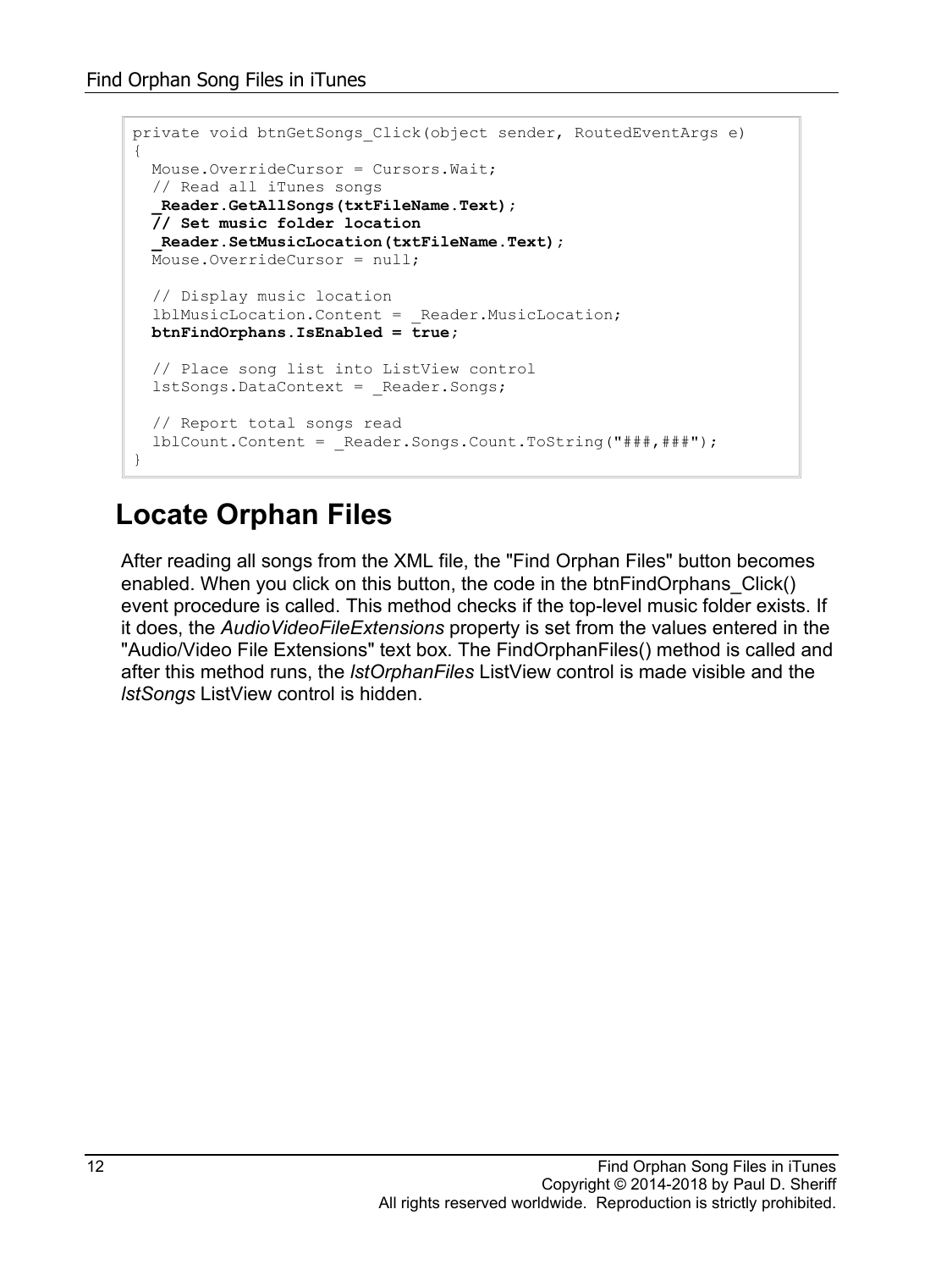```
private void btnFindOrphans_Click(object sender, RoutedEventArgs e)
{
   if (Directory.Exists(lblMusicLocation.Content.ToString())) {
     btnFindOrphans.IsEnabled = false;
     btnGetSongs.IsEnabled = false;
     Mouse.OverrideCursor = Cursors.Wait;
     // Set valid audio/video file extensions
    Reader.AudioVideoFileExtensions = txtFileExtensions.Text;
     // Locate orphan songs
    Reader.FindOrphanFiles();
     Mouse.OverrideCursor = null;
     // Place orphan songs into ListView control
     lstOrphanFiles.DataContext = _Reader.OrphanFiles;
     lstOrphanFiles.Visibility = Visibility.Visible;
     lstSongs.Visibility = Visibility.Hidden;
     // Report orphan songs read
     lblSongCount.Content = "Total Orphan Songs";
     lblCount.Content = 
_Reader.OrphanFiles.Count.ToString("###,###");
     btnGetSongs.IsEnabled = true;
   }
  else {
    MessageBox.Show("Directory: " + lblMusicLocation.Content + " 
does not exist.");
   }
}
```
Once you have the list of orphan files, you can decide if you want to delete them, or maybe re-add them back into your iTunes library.

# **Summary**

In this blog post you learned to locate orphan files in your iTunes music folder. To locate missing files, you need to read the top-level music folder from the Library.xml file. You then need to read all songs from the XML file and compare this list against all songs you read from the actual files located in the iTunes music folder.